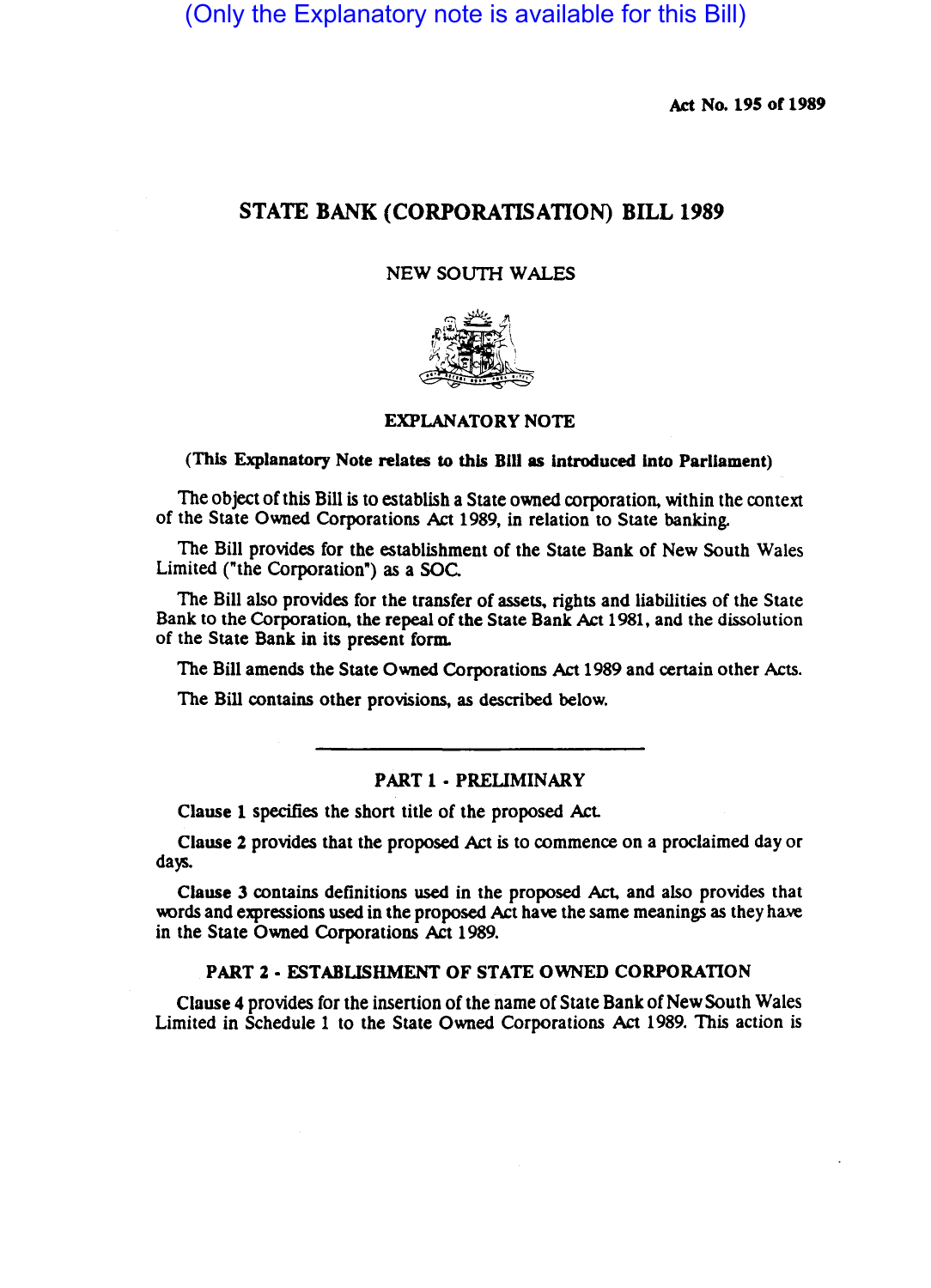contemplated by the State Owned Corporations Act, and has the effect of making the Corporation a SOC.

# PART 3 - PROVISIONS APPLYING TO THE CORPORATION

Clause *5* provides that the Corporation is constituted as a bank, and is an agency through which the State engages in State banking. The clause funher provides that the Corporation is an agency through which the State engages in State insurance, so far as such insurance is incidental to its banking functions. The clause states that its provisions will not affect section 9 of the State Owned Corporations Act 1989, which provides that a SOC does not represent the State (except by agreement with voting shareholders), is not exempt from rates, taxes, duties and other imposts (except where this is specifically provided for by legislation) and cannot render the State liable for its debts.

Clause 6 provides that section 11 (which empowers a Minister, with approval of the Treasurer, to require a SOC to provide goods or services in non-commercial circumstances) and section 19 (9) (which restricts the power of a SOC to dispose of assets) of the State Owned Corporations Act 1989 do not apply to the Corporation or a subsidiary of the Corporation.

Clause 7 provides that information with respect to the affairs of an individual customer, or information obtained on a confidential basis from any person, is not to be disclosed to the voting shareholders under section 29 of the State Owned Corporations Act 1989, except as authorised by the customer or person.

Clause 8 provides that the Treasurer may enter into an arrangement or agreement, termed a special arrangement, with the Corporation in connection with the issue of securities, termed special capital notes, by the Corporation. A special arrangement, and the special capital notes to which it relates, may impose obligations and liabilities on the Treasurer (as to payments to the capital reserves of the Corporation, purchase of notes and payment of interest and other amounts due to note holders), the State (as to honouring of notes from the Consolidated Fund in case of default by the Corporation), the Corporation (as to redemption of notes) and otherwise as the Treasurer considers appropriate.

The clause also makes provision as to the treatment of notes for accounting purposes, the acquisition of notes by the State or a State authority and issue of evidentiary cenificates as to securities by the Treasurer. The clause provides that a special arrangement under section 21 A of the State Bank Act 1981 (relating to issue of special capital notes by the Bank) is to be taken to be a special arrangement under the proposed section.

# PART 4 - TRANSFER OF ASSETS, RIGHTS AND LIABILITIES

Clause 9 empowers the Minister to direct the transfer of the business undertaking of the State Bank to the Corporation. On the direction taking effect, the assets of the Bank vest in the Corporation and the rights and liabilities of the Bank become those of the Corporation.

2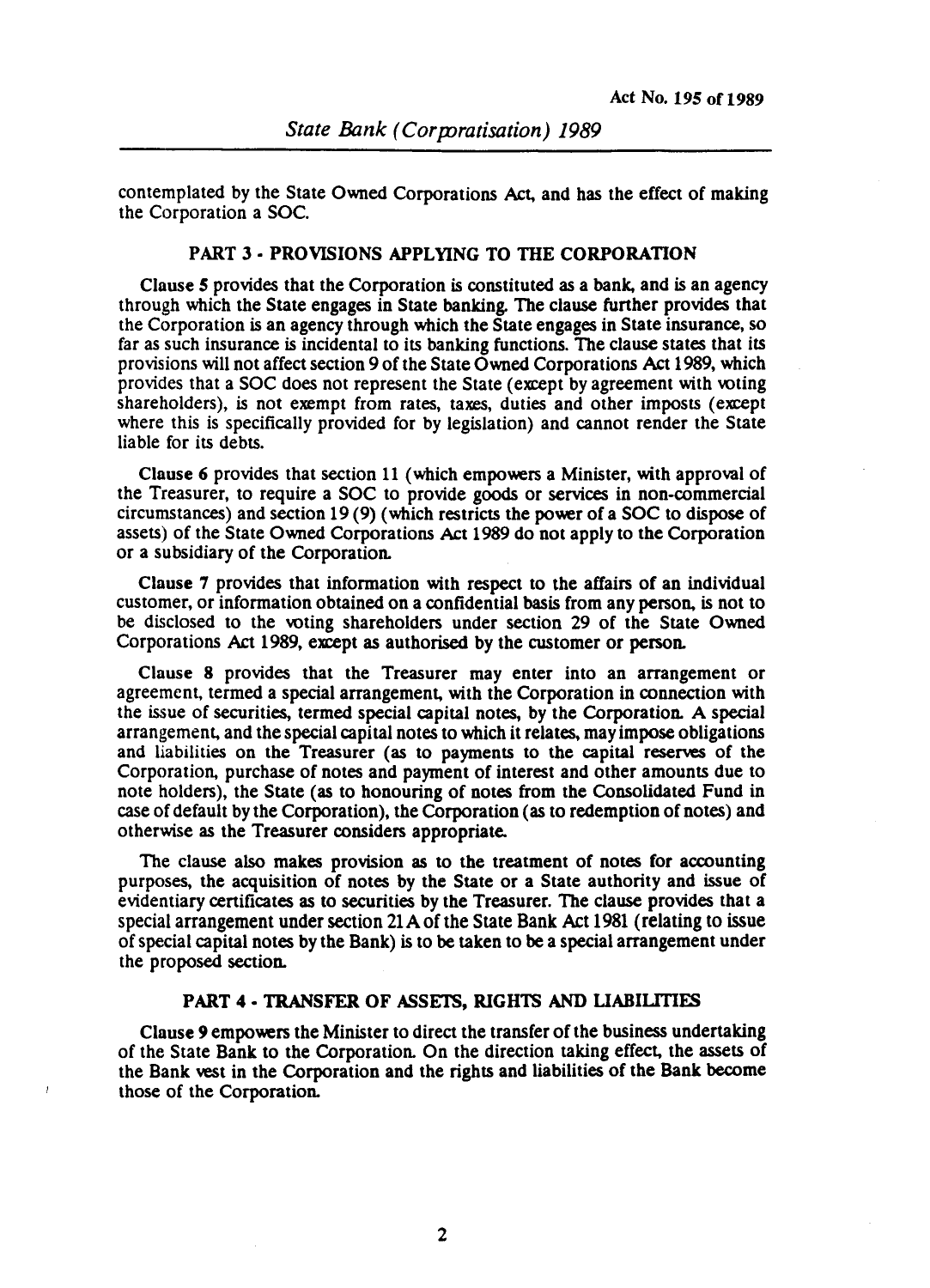## PART 5· DISSOLUTION OF STATE BANK

Clause 10 repeals the State Bank Act 1981 and all regulations and by-laws in force under that Act

Clause 11 provides for the dissolution of the State Bank and the State Bank Board. Directors of the State Bank cease to hold office on its dissolution. Compensation is payable under Part 8 of the Public Sector Management Act 1988 to a full-time person so affected, unless the person is appointed to the service of the Corporation or a subsidiary.

Clause 12 provides that until an appointed day, money due by the Corporation is guaranteed by the State. On and from the appointed day, the guarantee ceases except in relation to money already in current accounts, term deposits already made, securities already issued, renewals or roll·overs of special capital notes already issued and other liabilities arising under arrangements already entered into. The guarantee is taken to be the subject of an agreement between the board and voting shareholders so as to ensure that the obligations of the Corporation are covered by section 16 of the State Owned Corporations Act 1989.

Clause 13 provides that repealed sections (sections 22-26, 28 and 29) of the State Bank Act 1981 and by-laws under that Act relating to debentures and inscribed stock which were issued before the repeal continue to have effect despite that repeal and the repeal of the State Bank Act 1981.

Clause 14 provides that the repeal of section 30 of the State Bank Act 1981 dealing with disposition of the State Bank's profits does not affect any accrued liability thereunder.

Clause 15 provides that the power conferred on the State Bank to vary interest rates by section 33 of the State Bank Act 1981 may be exercised by the Corporation in connection with loans made before the repeal of that Act.

Clause 16 provides for the continuance by the Corporation of Government agencies held by the State Bank under Pan 4 of the State Bank Act 1981.

Clause 17 provides that sections 61-67 of the State Bank Act 1981 dealing with loans over Crown land tenures will continue to apply to loans made before the repeal of that Act.

Clause 18 specifies that the repeal of section 68 of the State Bank Act 1981, which deals with investment of trust funds, will continue to apply to investments made before the repeal of that Act

## PART 6 • MISCELLANEOUS

Clause 19 deals with any changes of name that might occur for the Corporation.

Clause 10 declares that the State Bank is an authority to which Schedule 4 of the State Owned Corporations Act 1989 applies so as to provide protection of superannuation and other entitlements of eligible employees. This declaration is contemplated by clause 1 of the Schedule.

 $\mathbf{v}$